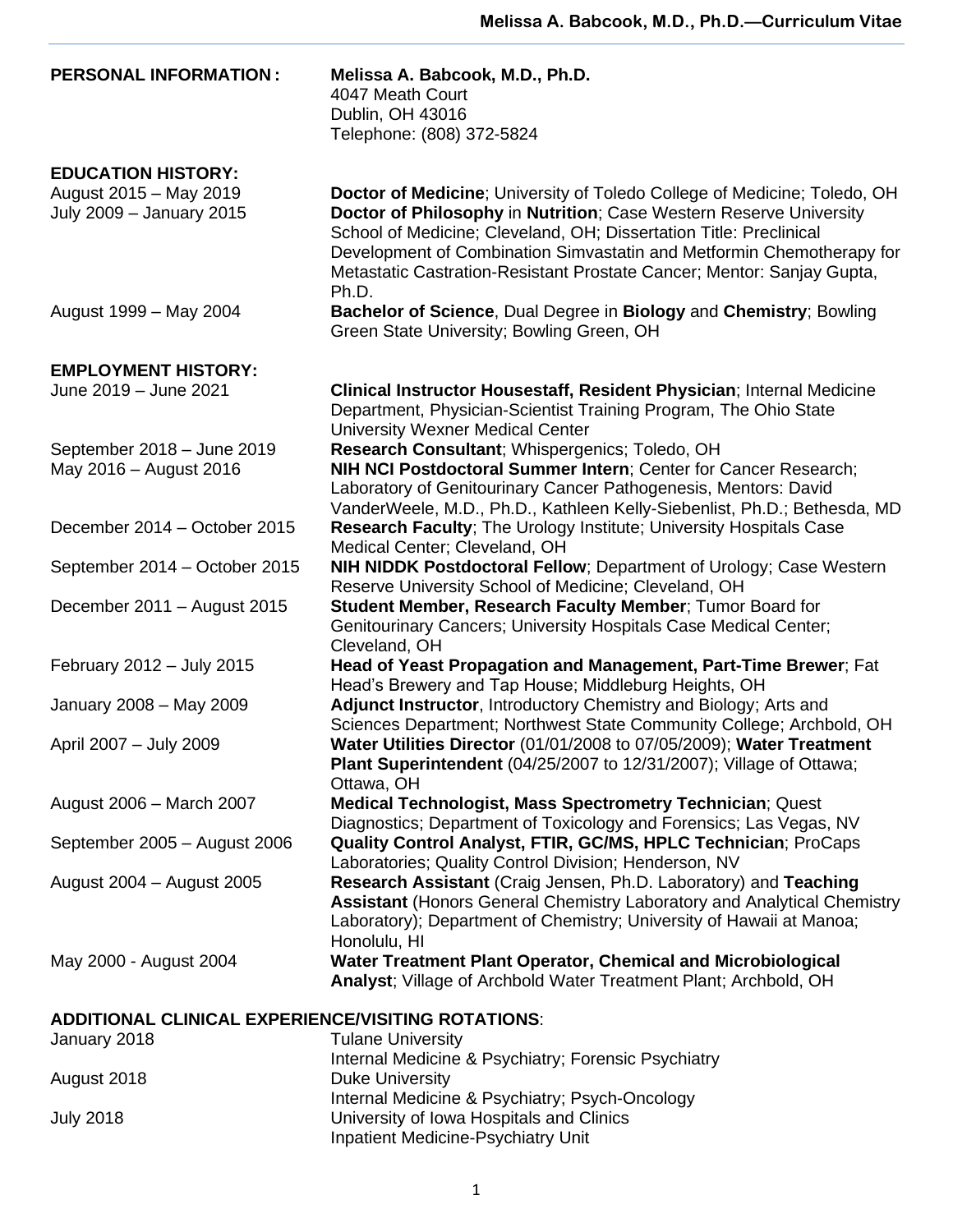| <b>HONORS and AWARDS:</b>                        |                                                                                                                                                                                                            |
|--------------------------------------------------|------------------------------------------------------------------------------------------------------------------------------------------------------------------------------------------------------------|
| March 2018                                       | <b>Medical Student Travel Award</b> – Ohio Psychiatric Physicians Association<br><b>Annual Meeting</b>                                                                                                     |
| September 2016                                   | Medical Student Travel Award - Association of Medicine and Psychiatry<br><b>Annual Meeting</b>                                                                                                             |
| August 2015 - May 2018                           | Dorothy and Ashel Bryan Scholarship - UTCOM Merit-Based                                                                                                                                                    |
| August 2015 - May 2018<br>August 2015 - May 2018 | Dearce Koch Scholarship - UTCOM Merit-Based<br>UT Health Science Bookstore Scholarship - UTCOM Merit-Based                                                                                                 |
| <b>April 2015</b>                                | Postdoctoral Research Award - Research ShowCASE, CWRU                                                                                                                                                      |
| April 2015                                       | Doctoral Excellence Award in Nutrition - School of Graduate Studies,<br><b>CWRU</b>                                                                                                                        |
| September 2014<br>May 2014                       | Society for Basic Urological Research Fall Symposium Travel Award<br>Podium Presentation Award - Biomedical Graduate Student Symposium,<br><b>CWRU</b>                                                     |
| May 2014                                         | <b>Graduate Student Research Honorable Mention Award - Research</b><br>ShowCASE, CWRU                                                                                                                      |
| <b>July 2013</b>                                 | Scientific Poster Presentation Award - Case Comprehensive Cancer<br><b>Center Retreat, CWRU</b>                                                                                                            |
| May 2013                                         | Poster Presentation Award - Biomedical Graduate Student Symposium,<br><b>CWRU</b>                                                                                                                          |
| May 2013                                         | Graduate Student Research Award - Research ShowCASE, CWRU                                                                                                                                                  |
| <b>LEADERSHIP:</b>                               |                                                                                                                                                                                                            |
| August 2016 - May 2019                           | Medical Student Affairs Committee; Association of Medicine and Psychiatry                                                                                                                                  |
| April 2016 - May 2017                            | Hematology & Medical Oncology Chair, Internal Medicine Club; University<br>of Toledo College of Medicine; Toledo, OH                                                                                       |
| April 2016 - May 2017                            | Treasurer, Psychiatry Club; University of Toledo College of Medicine;<br>Toledo, OH                                                                                                                        |
| April 2016 - May 2017                            | Secretary; LGBTQ People in Healthcare; University of Toledo College of<br>Medicine; Toledo, OH                                                                                                             |
| January 2016 - May 2017                          | Co-Founder/Co-Coordinator, M1/M2 Skills Workshop Series; University of<br>Toledo College of Medicine; Toledo, OH                                                                                           |
| August 2015 - May 2016                           | M1 Representative; Interprofessional Immersive Simulation Center;<br>University of Toledo College of Medicine; Toledo, OH                                                                                  |
| August 2015 - May 2016                           | College of Medicine Representative; Institute for Healthcare<br>Improvement, UT Health Science Campus Chapter; University of Toledo;<br>Toledo, OH                                                         |
| October 2014 - May 2015                          | Postdoctoral Representative; Faculty Senate, Committee on Graduate<br>Studies; Case Western Reserve University; Cleveland, OH                                                                              |
| September 2007 - July 2009                       | Communications Secretary; Blanchard River Flood Mitigation Committee;<br>Putnam County Citizen and Public Official Collaborative; Ottawa, OH                                                               |
| August 2001 - May 2003                           | Social Chairperson; Alpha Gamma Delta Sorority, Alpha Kappa Chapter;<br>Bowling Green State University; Bowling Green, OH                                                                                  |
| <b>TEACHING and MENTORING:</b>                   |                                                                                                                                                                                                            |
| May 2014 - August 2014                           | Mentee: Raj R. Nanavaty; The Ohio State University; Department of                                                                                                                                          |
| May 2013 - May 2014                              | Biological Sciences; CWRU Undergraduate Summer Research Program<br>Mentee: Christine Z. Oak (co-mentorship); Case Western Reserve<br>University; Department of Biology and Medical Anthropology; CWRU      |
| May 2012 - August 2012                           | Undergraduate Senior Capstone Research Program<br>Mentee: Tavaris Tucker (co-mentorship); John F. Kennedy High School;<br><b>CWRU High School Student Scientific Enrichment and Opportunity</b><br>Program |
| January 2008 - May 2009                          | Adjunct Instructor, Introductory Chemistry and Biology; Arts and Sciences<br>Department; Northwest State Community College; Archbold, OH                                                                   |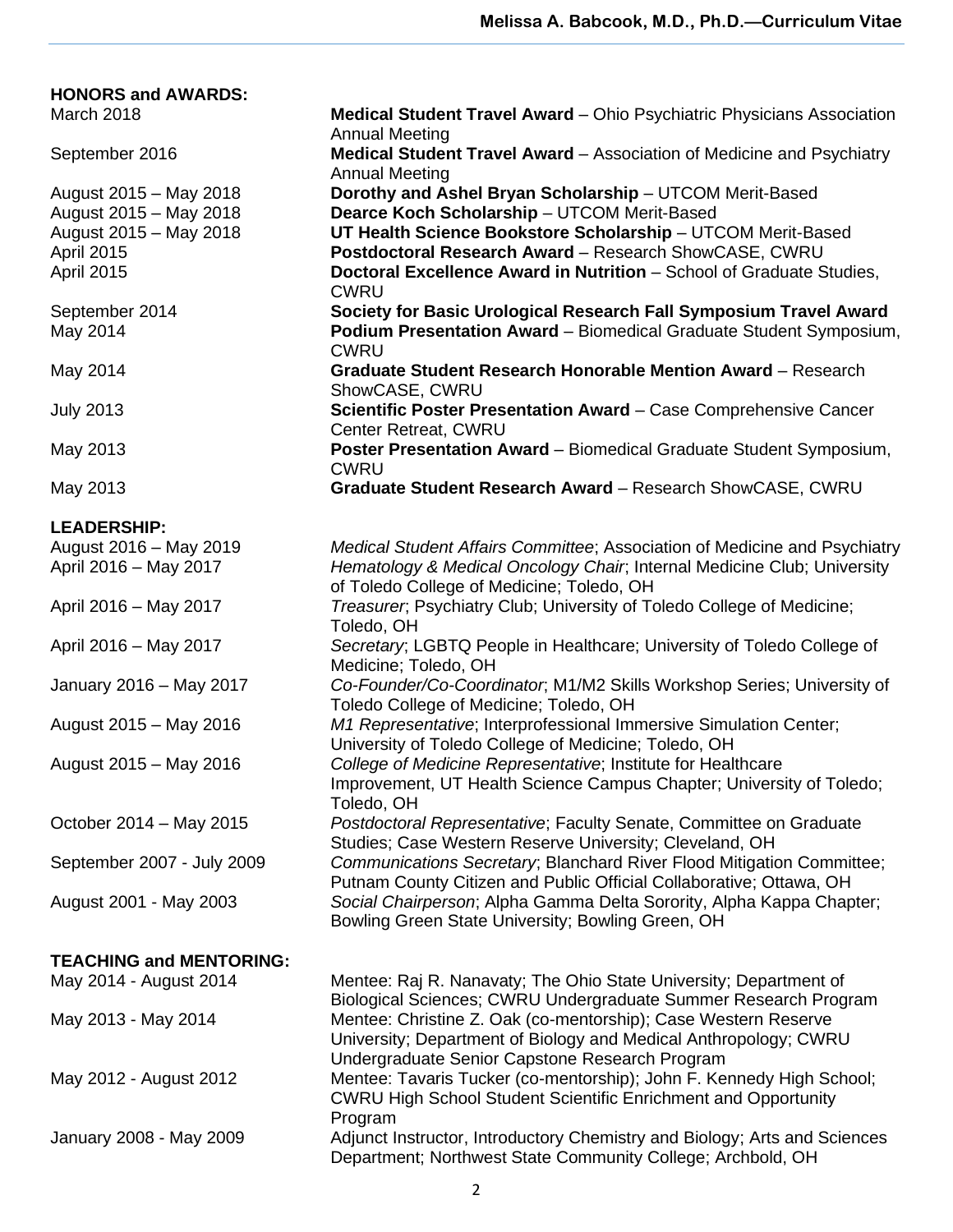| August 2004 - May 2005      | Teaching Assistant, Honors General Chemistry and Analytical Chemistry<br>Laboratories; Department of Chemistry; University of Hawaii at Manoa;<br>Honolulu, HI                                                                                                                                                                                                                                                                                                                                     |
|-----------------------------|----------------------------------------------------------------------------------------------------------------------------------------------------------------------------------------------------------------------------------------------------------------------------------------------------------------------------------------------------------------------------------------------------------------------------------------------------------------------------------------------------|
| <b>GRANT FUNDING:</b>       |                                                                                                                                                                                                                                                                                                                                                                                                                                                                                                    |
| March 2015 - August 2015    | Clinical and Translational Science Collaborative of Cleveland<br><b>Core Utilization Pilot Grant</b><br>"Correlation of AMP-Activated Protein Kinase Phosphorylation Status,<br>Activity, and Protein Expression with Prostate Cancer Progression to<br>Castration-Resistance and Metastasis in Human Archived Specimens"<br>Primary Investigator: Sanjay Gupta<br>Co-Investigators: Melissa A. Babcook, Gregory T. MacLennan, Pingfu Fu<br>(Second funded research grant written by M.A. Babcook) |
| October 2014 – October 2015 | Case Urological Translational Research Training Program<br>NIH T32 Postdoctoral Fellowship<br>Ruth L. Kirschstein National Research Service Award<br>Primary Investigator: Melissa A. Babcook<br>(Second funded training grant written by M.A. Babcook)                                                                                                                                                                                                                                            |
| July 2013 - December 2013   | Clinical and Translational Science Collaborative of Cleveland<br><b>Core Utilization Pilot Grant</b><br>"Effect of Synergistic Simvastatin and Metformin Chemotherapy in Mouse<br>Model of Metastatic Castration-Resistant Prostate Cancer"<br>Primary Investigator: Sanjay Gupta<br>(First funded research grant written by M.A. Babcook)                                                                                                                                                         |
| August 2011 - July 2014     | <b>Metabolism Training Program</b><br>NIH T32 Pre-Doctoral Fellowship<br>Ruth L. Kirschstein National Research Service Award<br>(First funded training grant written by M.A. Babcook)                                                                                                                                                                                                                                                                                                              |

## **ACTIVE IRB PROTOCOLS**:

Co-investigator. OSU-18263: Early Detection and Mechanisms of Ibrutinib-Associated Cardiotoxicity. Primary Investigator: Daniel Addison.

Co-investigator. OSU-13053: Precision Cancer Medicine for Advanced Cancer Through High-Throughput Sequencing. Primary Investigator: Sameek Roychowdhury.

## **PUBLICATIONS:**

**Babcook M.A.**, Nidhi N., Bonsu J.M., Yildiz V.O., Wei L., Ruz P., Paskett E., Addison D. Representation of Females in Clinical Trials Supporting FDA Approval of Contemporary Cancer Therapies. *[submitted to JAMA Oncology for review June 2020]*

**Babcook M.A.**, Skeel Williams K. Psychosocial Aspects of Surgical Treatment Decisions in Women with Ductal Carcinoma In Situ. *Psycho-Oncology*. 2019; 28(7): 1367-1372.

**Babcook M.A.**, Akgul M., Margevicius S., MacLennan G.T., Fu P., Abouassaly R., Gupta S. Ser-486/491 Ser-486/491 Phosphorylation and Inhibition of AMPKα Activity is Positively Associated with Gleason Score, Metastasis, and Castration-Resistance in Prostate Cancer: A Retrospective Clinical Study. *Prostate.* 2018; 78(10): 714-723. PMID: 29577356

**Babcook M.A.**, Joshi A., Montellano J.A., Shankar E., Gupta S. Statin use in prostate cancer: an update. *Nutr Metab Insights*. 2016; 9: 43-50. PMID: 27441003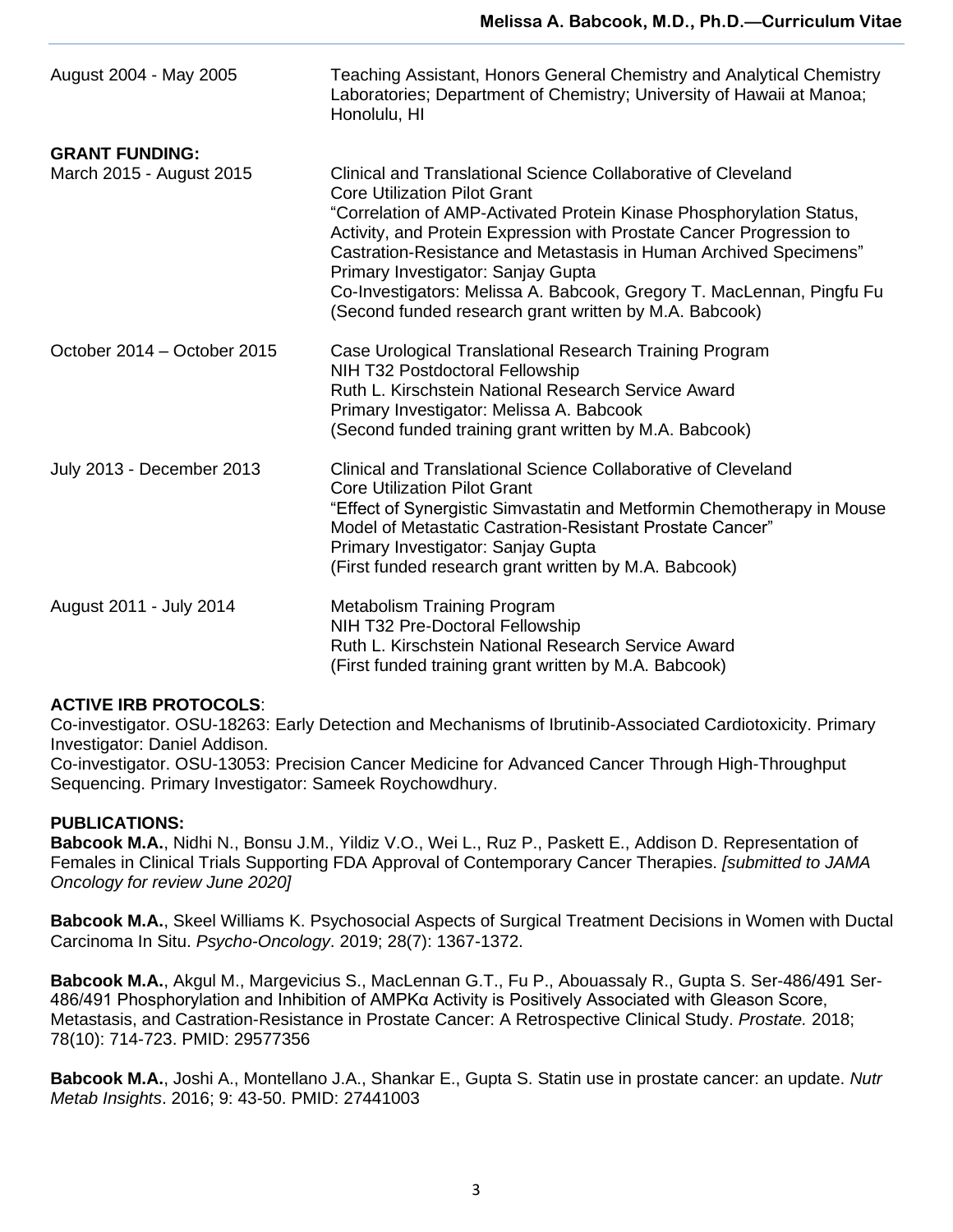He Q., **Babcook M.A.**, Shukla S., Shankar E., Wang Z., Liu G., Erokwu B.O., Flask C.A., Lu L., Daneshgari F., MacLennan G.T., Gupta S. [Obesity-initiated metabolic syndrome promotes urinary voiding dysfunction in a](http://www.ncbi.nlm.nih.gov/pubmed/27040645)  [mouse model.](http://www.ncbi.nlm.nih.gov/pubmed/27040645) *Prostate*. 2016; 76(11): 964-76. PMID: 27040645

**Babcook M.A.**, Sramkoski R.M., Fujioka H., Daneshgari F., Almasan A., Shukla S., Gupta S. Combination Simvastatin and Metformin Induces G1-Phase Cell Cycle Arrest and Ripk1- and Ripk3-Dependent Necrosis in Osseous Metastatic Castration-Resistant Prostate Cancer Cells. *Cell Death Dis.* 2014; 5: e1536. PMID: 25412314

**Babcook M.A.**, Shukla S., Fu P., Vazquez E.J., Puchowicz M.A., Molter J.P., Oak C.Z., MacLennan G.T., Flask C.A., Lindner D.J., Parker Y., Daneshgari F., Gupta S. Synergistic Simvastatin and Metformin Combination Chemotherapy for Osseous Metastatic Castration-Resistant Prostate Cancer. *Mol. Cancer Ther.* 2014; 13(10): 2288-2302. PMID: 25122066

Thakur V.S., Deb G., **Babcook M.A.**, Gupta S. Plant phytochemicals as epigenetic modulators: role in cancer chemoprevention. *AAPS J.* 2014; 16(1): 151-163. PMID: 24307610

Shukla S., Bhaskaran N., **Babcook M.A.**, Fu P., MacLennan G.T., Gupta S. Apigenin inhibits prostate cancer progression in TRAMP mice via targeting PI3K/Akt/FoxO pathway. *Carcinogenesis.* 2014; 35(2): 452-460. PMID: 24067903

Gupta K., Thakur V.S., Bhaskaran N., Nawab A., **Babcook M.A**., Jackson M.W., Gupta S. Green tea polyphenols induce p53-dependent and p53-independent apoptosis in prostate cancer cells through two distinct mechanisms. *PLoS One*. 2012; 7(12):e52572. PMID: 23285096

**Babcook M.A.**, Gupta S. Apigenin: A promising anticancer agent for the modulation of the insulin-like growth factor (IGF) axis in prostate cancer. *Biomed Res*. 2012; 23: SI 55-68.

| <b>PODIUM PRESENTATIONS:</b><br>May 2016 | American Urological Association Annual Meeting 2016, San Diego, CA.                                                                                                                                                                                                                                                                                                      |
|------------------------------------------|--------------------------------------------------------------------------------------------------------------------------------------------------------------------------------------------------------------------------------------------------------------------------------------------------------------------------------------------------------------------------|
|                                          | "Title: Phosphorylation of AMPKα at Ser-486/491 is associated with<br>metastasis and castration-resistance prostate cancer: A clinical study"<br>Babcook M.A., Akgul M., Margevicius S., MacLennan G.T., Fu P.,<br>Abouassaly R., Gupta S.                                                                                                                               |
| May 2014                                 | Biomedical Graduate Student Symposium. "Simvastatin and Metformin: A<br>Deadly Combination for Metastatic Castration-Resistant Prostate Cancer"<br>Babcook M.A., Shukla S., Sramkoski R.M., Fu P., Vazquez E.J.,<br>Puchowicz M.A., Molter J.P., Oak C.Z., MacLennan G.T., Flask C.A.,<br>Lindner D.J., Parker Y., Daneshgari F., Gupta S.                               |
| May 2014                                 | American Urological Association Annual Meeting 2014, Orlando, FL.<br>"Simvastatin and Metformin: A Deadly Combination for Metastatic<br>Castration-Resistant Prostate Cancer" Babcook M.A., Shukla S.,<br>Sramkoski R.M., Fu P., Vazquez E.J., Puchowicz M.A., Molter J.P., Oak<br>C.Z., MacLennan G.T., Flask C.A., Lindner D.J., Parker Y., Daneshgari F.,<br>Gupta S. |
| <b>POSTER PRESENTATIONS:</b>             |                                                                                                                                                                                                                                                                                                                                                                          |
| May 2020                                 | AACR Annual Meeting 2020. "Representation of Females in Clinical Trials<br>Supporting FDA Approval of Contemporary Cancer Therapies" Babcook<br>M.A., Nidhi N., Bonsu J.M., Yildiz V.O., Wei L., Ruz P., Paskett E., Addison<br>D. [Conference cancelled]                                                                                                                |
| November 2014                            | Society for Basic Urological Research 2014 Fall Symposium. "Preclinical<br>development of combination simvastatin and metformin chemotherapy for                                                                                                                                                                                                                         |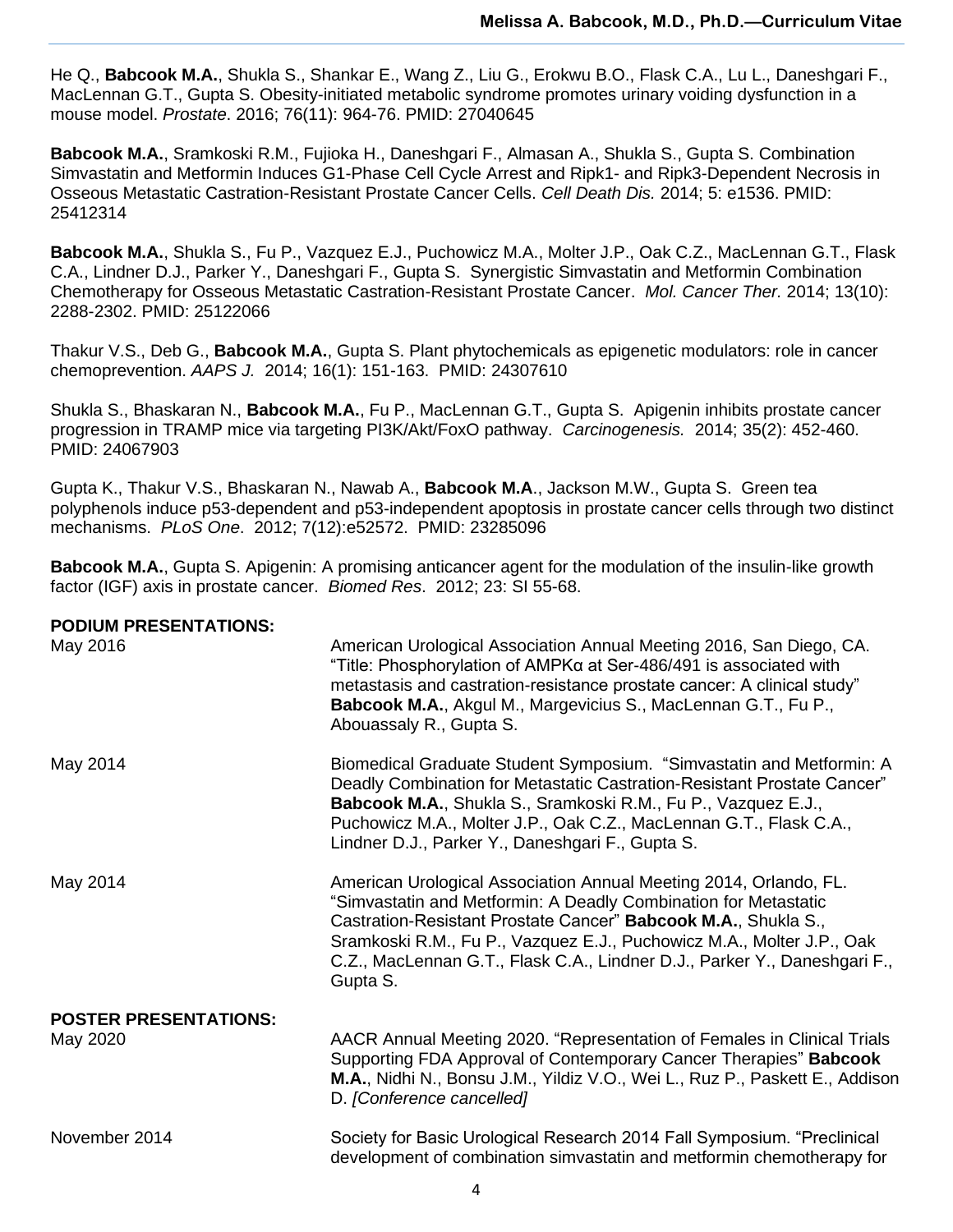|                                                | metastatic castration-resistant prostate cancer" <b>Babcook M.A.</b> , Shukla S.,<br>Sramkoski R.M., Fu P., Vazquez E.J., Puchowicz M.A., Daneshgari F.,<br>Almasan A., Molter J.P., Oak C.Z., MacLennan G.T., Flask C.A., Lindner<br>D.J., Parker Y., Gupta S.                                                                                    |
|------------------------------------------------|----------------------------------------------------------------------------------------------------------------------------------------------------------------------------------------------------------------------------------------------------------------------------------------------------------------------------------------------------|
| <b>July 2014</b>                               | Case Comprehensive Cancer Center Retreat. "Combination simvastatin<br>and metformin induces G1-phase cell cycle arrest and Ripk1- and Ripk3-<br>dependent necrosis in osseous metastatic castration-resistant prostate<br>cancer cells" Babcook M.A., Sramkoski R.M., Fujioka H., Daneshgari F.,<br>Almasan A., Shukla S., Nanavaty R.R., Gupta S. |
| April 2014                                     | Research ShowCASE. "Combination simvastatin and metformin induces<br>necrotic cell death in osseous metastatic castration-resistant prostate<br>cancer" Babcook M.A., Sramkoski R.M., Daneshgari F., Almasan A.,<br>Gupta S.                                                                                                                       |
| April 2014                                     | AACR Annual Meeting 2014. "Combination simvastatin and metformin<br>induces necrotic cell death in osseous metastatic castration-resistant<br>prostate cancer" Babcook M.A., Sramkoski R.M., Daneshgari F., Almasan<br>A., Gupta S.                                                                                                                |
| <b>July 2013</b>                               | Case Comprehensive Cancer Center Retreat. "Synergistic simvastatin and<br>metformin combination chemotherapy for metastatic castration-resistant<br>prostate cancer" Babcook M.A., Shukla S., Fu P., Sramkoski R.M.,<br>Vazquez E.J., Puchowicz M.A., Lindner D.J., Parker Y., Gupta S.                                                            |
| May 2013                                       | Biomedical Graduate Student Symposium. "Synergistic simvastatin and<br>metformin combination chemotherapy for metastatic castration-resistant<br>prostate cancer" Babcook M.A., Sramkoski R.M., Vazquez E.J.,<br>Puchowicz M.A., Shukla S., Gupta S.                                                                                               |
| <b>April 2013</b>                              | Research ShowCASE. "Synergistic action of simvastatin and metformin on<br>metastatic castration-resistant prostate cancer" Babcook M.A., Sramkoski<br>R.M., Vazquez E.J., Puchowicz M.A., Shukla S., Gupta S.                                                                                                                                      |
| April 2013                                     | AACR Annual Meeting 2013. "Synergistic simvastatin and metformin<br>combination chemotherapy for metastatic castration-resistant prostate<br>cancer" Babcook M.A., Sramkoski R.M., Puchowicz M.A., Shukla S.,<br>Gupta S.                                                                                                                          |
| August 2012                                    | Cleveland High School Student Scientific Enrichment and Opportunity<br>Program. "Berries of Solanum nigrum prevent growth of human bladder<br>cancer cells by inhibiting proliferation and inducing apoptosis" Tucker T.,<br>Bhaskaran N., Babcook M.A., Gupta S.                                                                                  |
| <b>July 2011</b>                               | Case Comprehensive Cancer Center Retreat. "Molecular modeling predicts<br>high-affinity binding of green tea catechin gallates to HMG-CoAR reductase<br>catalytic active site" <b>Babcook M.A., Datt M., Gupta S.</b>                                                                                                                              |
| April 2011                                     | AACR Annual Meeting 2011. "p53-dependent and p53-independent<br>responses by green tea polyphenols in human prostate cancer" Gupta K.,<br>Babcook M.A., Thakur V.S., Nawab A., Jackson M.W., Gupta S.                                                                                                                                              |
| PROFESSIONAL MEMBERSHIPS and ASSOCIATIONS:     |                                                                                                                                                                                                                                                                                                                                                    |
| August 2015 - Present<br>August 2015 - Present | Member; American College of Physicians<br>Member; American Medical Association                                                                                                                                                                                                                                                                     |